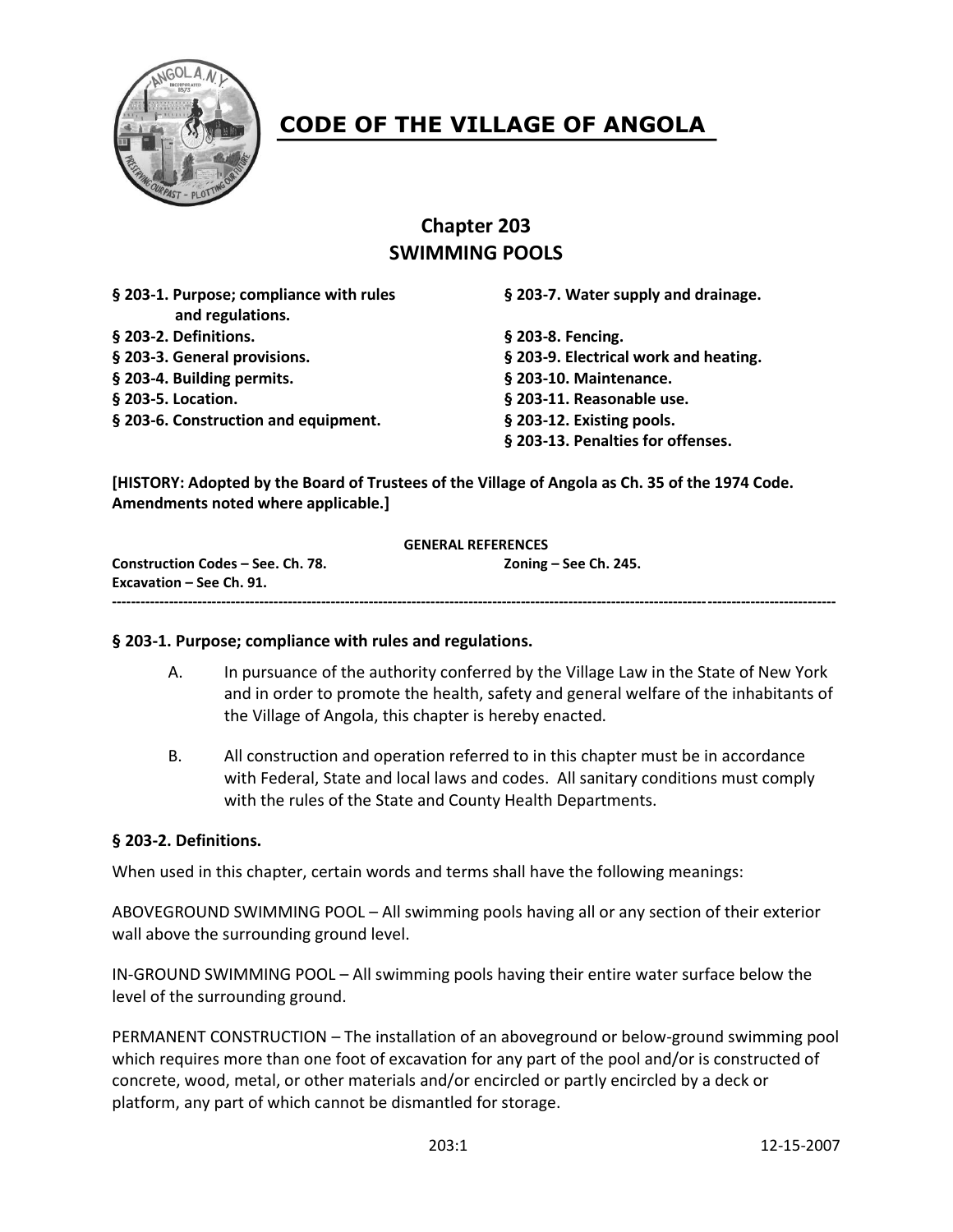SWIMMING POOL – All private or semiprivate swimming, bathing, or wading pools, ponds or tanks, above or below the ground, of permanent or temporary nature, which have a depth of more than 24 inches and/or a water surface of more than 100 square feet, and which are excavated, erected, constructed or created by damming of a stream, whether out of doors or inside a structure or building.

TEMPORARY CONSTRUCTION – The installation of an aboveground swimming pool which requires less than one foot of excavation for any part of the pool, with no platform encircling the pool, other than an entrance platform 4 x 4 feet maximum size, all of which can be dismantled and stored.

#### **§ 203-3. General provisions.**

- A. A swimming pool shall be deemed to be a structure under Chapter 245, Zoning, of this Municipal Code; and, where applicable, all work must be done in accordance with the New York State Uniform Fire Prevention and Building Code.
- B. A swimming pool may be permitted only as an accessory structure to a principal building used for residential purposes. Said pool shall be for the exclusive use of the occupants of the principal building and their guests.
- C. A swimming pool may be permitted when said use is not as an accessory structure to the principal building only upon application to the Zoning Board of Appeals in accordance with this chapter. Pools used normally by the public, such as clubs and similar organizations, much comply with the New York State Department of Health regulations.
- D. The building line of the pool shall be considered to be its inside wall.

#### **§ 203-4. Building permits.**

- A. Building permit required. Before any swimming pool is moved, placed, erected, assembled or excavated upon a lot or created by damning a stream, a building permit shall be required.
- B. Additions and alterations. A building permit shall be required for any enlargement of an existing pool, for a dressing shelter, a pump house, an enclosure for the pool or any other structure shall conform to all provisions of the New York State Uniform Fire Prevention and Building Code and the Municipal Code and all other rules and regulations of the Village and shall not unduly interfere with the use or enjoyment of the adjacent property.
- C. Application.
	- (1) Each application for a building permit to erect, construct, dam a stream or excavate a swimming pool or to enlarge an existing pool or to build an ancillary structure must be accompanied by a building permit fee and by plans in sufficient detail to show the following:
		- (a) A plot plan of the property on which the swimming pool is to constructed or placed, showing the location of the swimming pool in reference to the side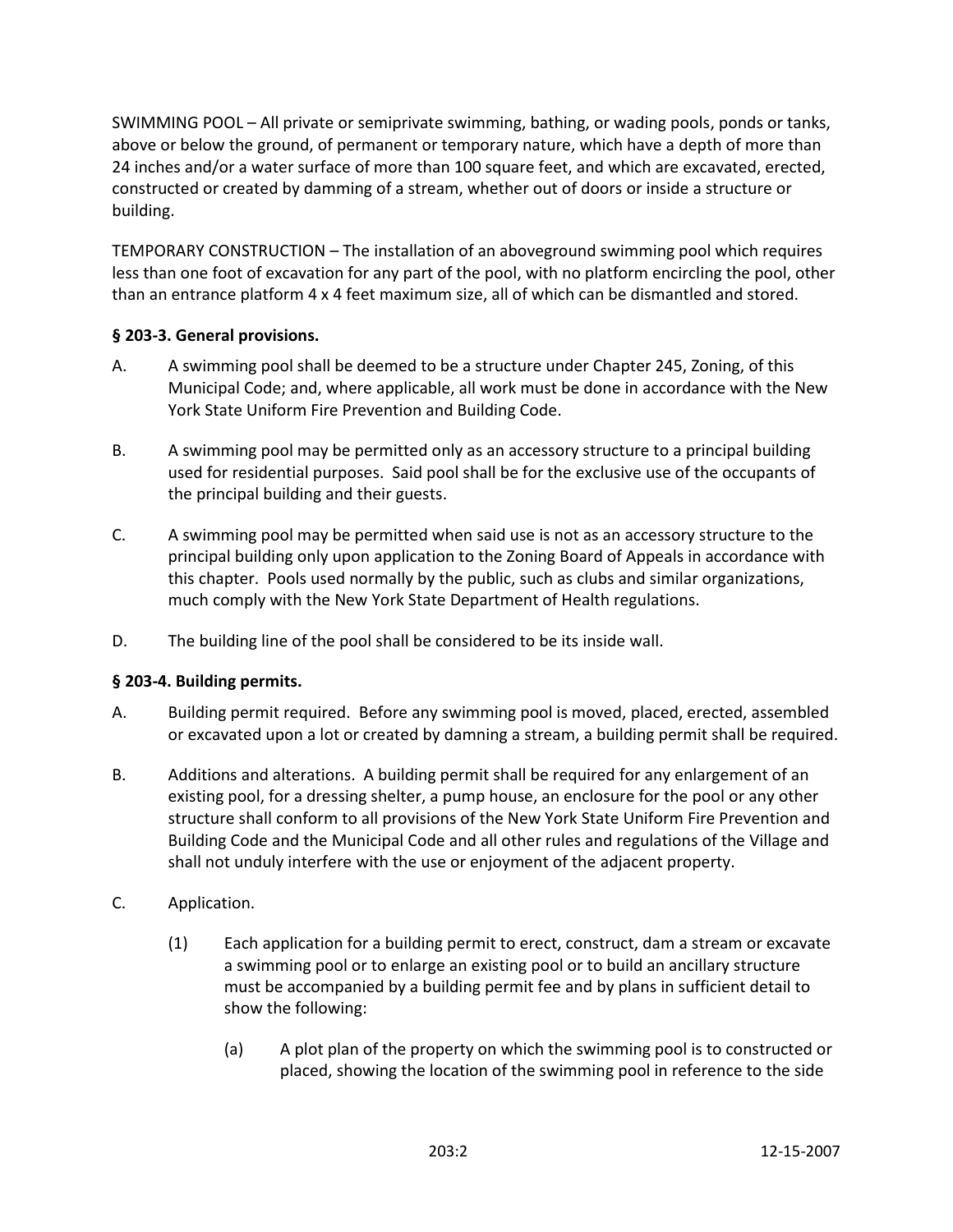lines, rear lines, grades, basement and other structures on the property, and existing electrical service lines and electrical lines.

- (b) The pool dimensions and depths.
- (c) The location and dimensions of the fence and any structures or appurtenances built or that are to be built in conjunction with the swimming pool.
- (d) The estimated cost of the proposed swimming pool.
- (e) The location and type of waste disposal and drainage system of the property.
- (f) The location and source of water supply.
- (g) The location, size and description of all proposed electrical connections, lighting (both above and below the ground) and any pool-heating device.
- (2) These plans, along with structural calculations and details, must be prepared and signed by either the owner of the property of a licensed professional engineer or a registered architect or a recognized pool contractor who is an accredited member of the National Swimming Pool Institute.
- D. Filing of permit by contractor. Upon completion of the construction and erection of a swimming pool pursuant to the permit issued in accordance with Subsection A of this section of the Village of Angola Municipal Code, the contractor shall file with the office of the Village Clerk or the office of the Code Enforcement Officer of the Village of Angola a permit to fill the swimming pool. Such permit must be filed at least 24 hours in advance of the filling of the pool and must be submitted on a form as the office of the Code Enforcement Officer of the Village of Angola may from time to time require. Said permit must include the following information: **[Added by L.L. No. 4-1980]**
	- (1) The name and address of the property owner in question.
	- (2) The dimensions of the pool in question.
	- (3) The number of gallons of water needed to fill the pool.
	- (4) The number of hydrants to be used.
	- (5) The name and address of the contractor.
- E. Filling by owner excepted. Subsection D shall apply only to instances where the pool is to be filled by the contractor and shall not apply to instances where the pool is to be filled by the owner. **[Added by L.L. No. 4-1980]**
- F. Violation for noncompliance. No owner shall allow a contractor to fill a newly erected swimming pool unless and until Subsections D and E have been fully complied with. Any violation of the contractor of Subsection D and/or Subsection E shall be deemed to be a violation by the owner. **[Added by L.L. No. 4-1980]**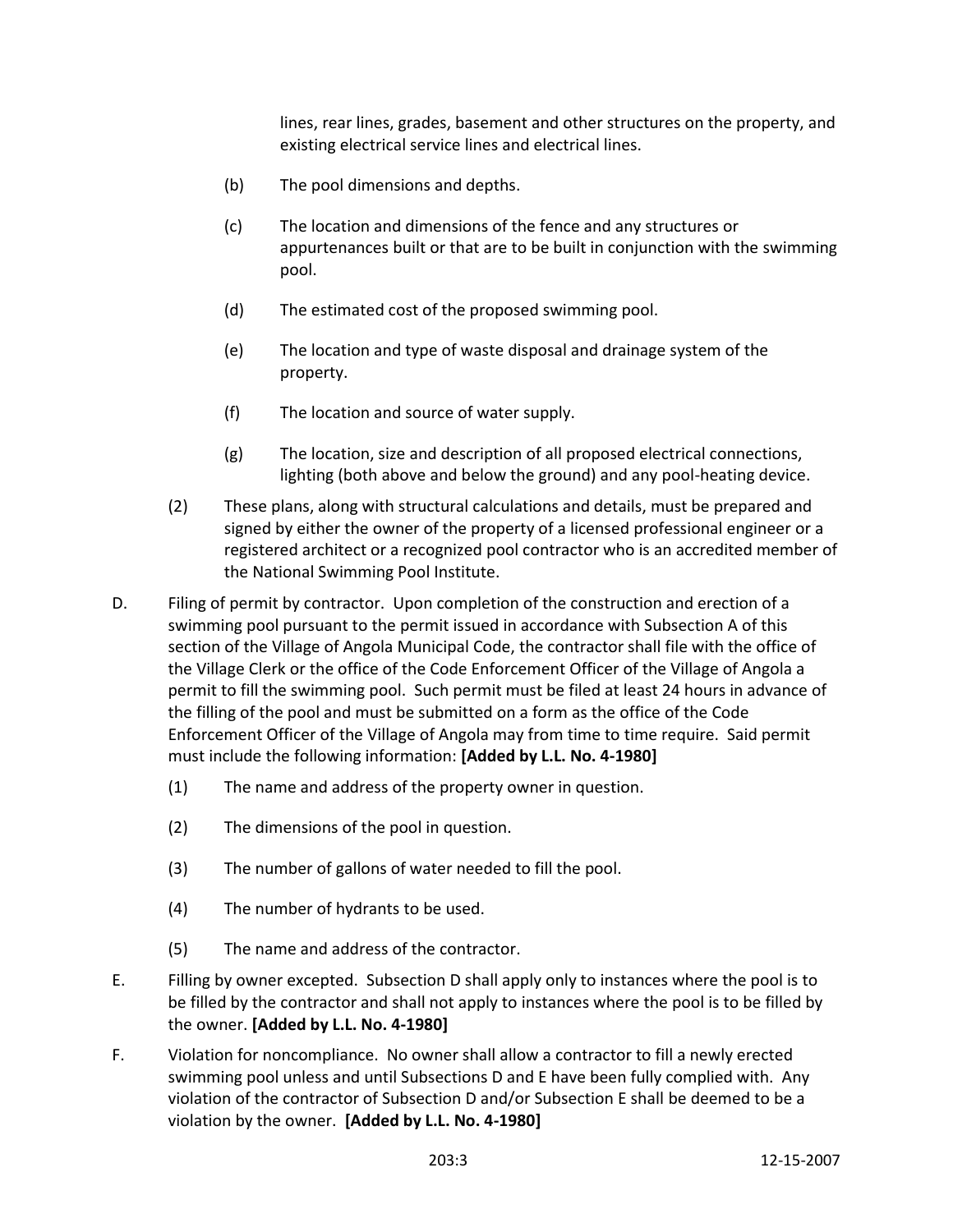#### **§ 203-5. Location.**

The location of a permanent or temporary swimming pool on the property must comply with all provisions of Chapter 245, Zoning, but under any circumstances must:

- A. Not be placed in the front yard.
- B. Be at least 15 feet from any side yard line and rear yard line.
- C. Be at least 15 feet from any house basement.
- D. Be at least 20 feet from any active well, septic tank, leach bed, etc., unless conditions warrant a lessening or increasing of this distance.
- E. Not endanger the health and/or safety of its user and not unduly interfere with the use and enjoyment of the adjacent property.

#### **§ 203-6. Construction and equipment.**

- A. Design and construction. The swimming pool shall be designed and constructed in such a manner as not to endanger the health and/or safety of its users or nonusers and to not unduly interfere with the use and enjoyment of adjacent property.
- B. Filtering equipment. The swimming pool shall be required to have adequate equipment to properly recirculate, filter, algaecide and germicide the water of the pool, with provisions and instructions for maintenance of same.
- C. Ladder or steps. The swimming pool must be equipped with proper safeguards for users of the pool. At least one ladder, no more than two feet from the bottom of the pool, steps or equal must be provided at a location to facilitate quick exit.
- D. Safety equipment.
	- (1) All swimming pools must have a rescue pole, made of aluminum, fiberglass, bamboo or equal material, stored within 15 feet of the swimming pool's interior edge. The rescue pole shall be in length at least 1/2 of the swimming pool's width of 1/2 of the swimming pool's diameter, depending on the type of pool.
	- (2) All swimming pools must have a ring buoy with at least 25 feet of attached rope or cord prominently stored within 10 feet of the pool's interior edge. The type of ring buoy must meet the specifications as set forth by the National Swimming Pool Institute or the American Red Cross.
- E. Referral to Zoning Officer. The Zoning Officer shall pass upon the safety and adequacy of the design, materials, construction and equipment of all swimming pools. In doing so, he may be guided by the minimum standards for residential pools of the National Swimming Pool Institute.
- F. Height. No part of the pool structure, with the exception of deck fencing, shall project more than 4 1/2 feet above the surrounding existing grade, except by special permit.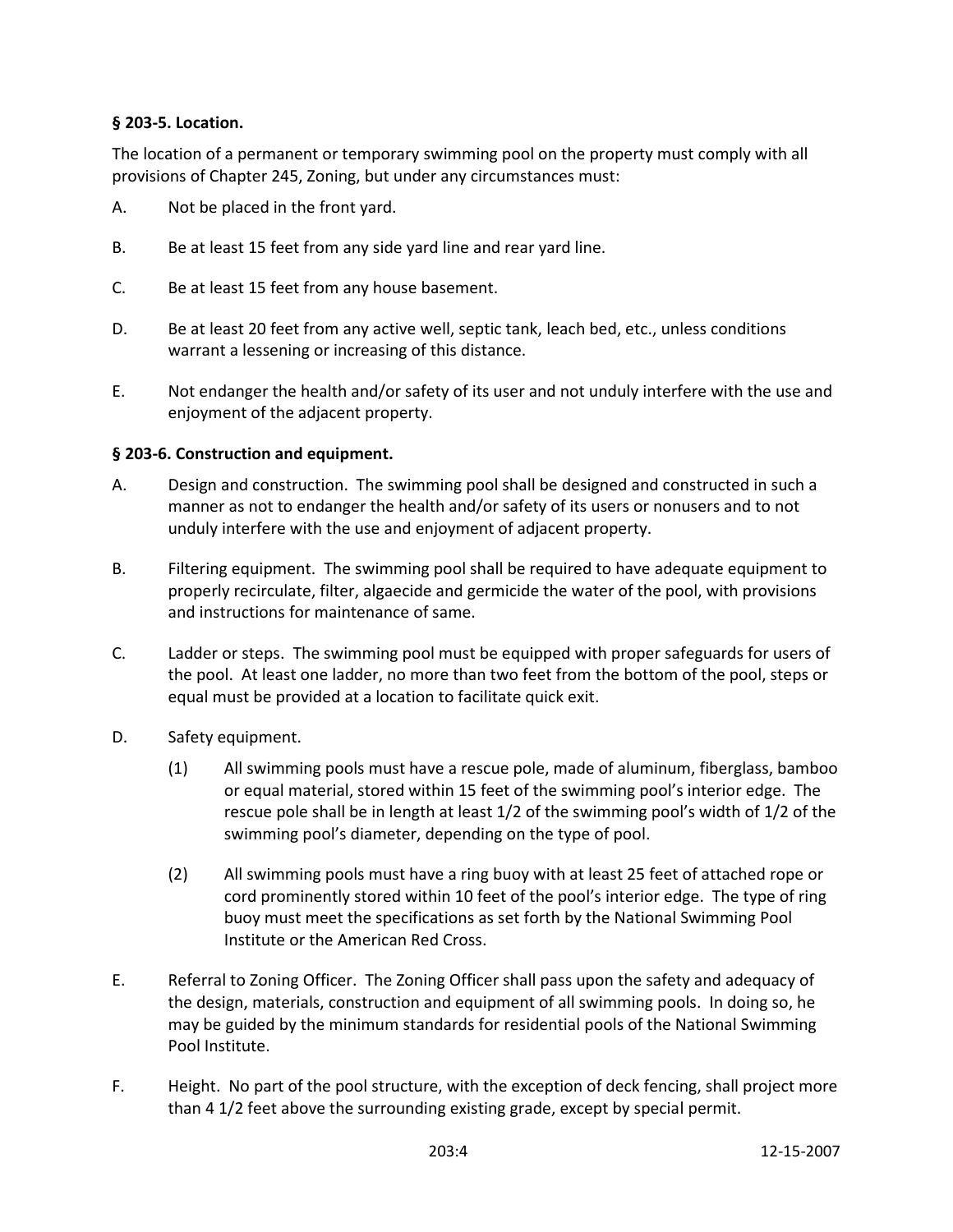G. Plumbing. Where applicable, all plumbing must conform to the plumbing regulations of the New York State Uniform Fire Prevention and Building Code.

# **§ 203-7. Water supply and drainage.**

- A. Water supply. There shall be no fixed or direct connection to any nonpotable water supply.
- B. Drainage.
	- (1) There shall be no drainage connection to a sanitary sewer.
	- (2) Chlorinated swimming pool water shall not be discharged into the municipal separate storm sewer system, in accordance with Chapter 190 of this Code. **[Amended 12-28-2007 by L.L. No. 5-2007]**
	- (3) There shall be no drainage over adjoining property without permission or consent of the owners.

# **§ 203-8. Fencing.**

- A. In-ground swimming pools. Every in-ground swimming pool shall be entirely encircled by a fence.
- B. Aboveground swimming pools.
	- (1) Every aboveground swimming pool having all or any section of its exterior wall less than 3 1/2 feet, measured in a vertical line from the top of the exterior wall to the ground level, shall be entirely encircled by a fence.
	- (2) Every aboveground swimming pool having an exterior wall 3 1/2 or more feet above the ground, using an entrance device other than a simple ladder for entrance and exit to the pool or its surrounding deck or platform, shall have a fence encircling the entrance device at least five feet from the point where such a permanent ladder or entrance device touches the ground or would touch the ground if extended downward.
- C. Height. The fence shall be at least four feet in height and not more than six feet in height. The fence shall be of rigid construction and not easily climbed or crawled under. The fence shall have a gate capable of being locked and shall be locked when unattended.
- D. Distance from wall. The fence for an in-ground swimming pool and an aboveground swimming pool having an exterior wall of less than 3 1/2 feet in height shall not be less than five feet from the inside wall of the pool and shall completely surround the swimming pool.
- E. Use of exterior walls of structures. Portions of exterior walls of structures on the property or lot-line fences may be used for these fencing requirements.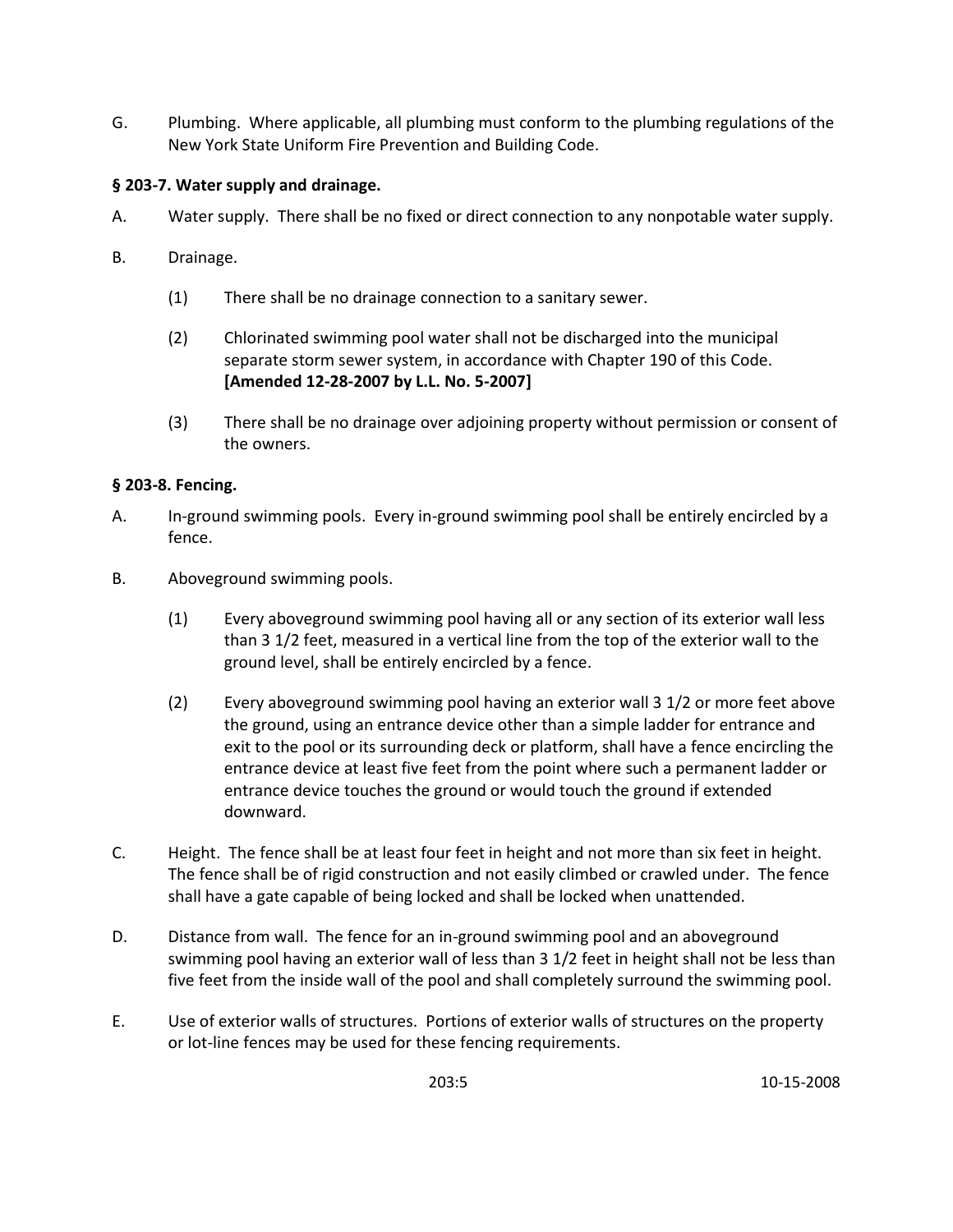- F. Deck fence. An aboveground swimming pool with a desk must have a fence of at least three feet but not to exceed four feet in height on the outside edge of the deck.
- G. Ladder. The use of a simpler ladder as an entrance devise is permitted for an aboveground swimming pool, but it must be removed and stored when the swimming pool is unattended.

### **§ 203-9. Electrical work and heating.**

- A. Conformance with New York State Uniform Fire Prevention and Building Code. All lighting and electrical work shall conform to the New York Station Uniform Fire Prevention and Building Code and be inspected and approved by the New York State Board of Fire Underwriters or other qualified inspection agency approved by the Village. Also, all underground wiring and lighting shall be of low voltage. $<sup>1</sup>$ </sup>
- B. Disturbance of adjoining owners prohibited. No lighting shall be installed in such a manner that it may be an annoyance to the owners of adjacent property. Under normal circumstances, floodlighting and the illumination of adjacent property, among other things, will be sufficient to constitute an annoyance.
- C. Safety restrictions. No pool shall be erected within 10 feet of existing electrical service lines, nor shall electrical lines be strung over the water surface nor within four feet of the outer edge of the pool.

#### **§ 203-10. Maintenance.**

Every swimming pool presently constructed or installed or hereafter constructed or installed shall be maintained at all times in such manner as never to constitute a public nuisance, a hazard or a menace to health or safety. Any such hazard which may exist or develop in or in consequence of or in connection with any such swimming pool shall be forthwith abated and/or removed by the person in possession, owning or having jurisdiction over such pool, upon receipt of notice from the Village.

#### **§ 203-11. Reasonable use.**

Use of a swimming pool shall be in a reasonable manner and at reasonable times so as not to cause undue discomfort and/or annoyance to adjacent residents.

#### **§ 203-12. Existing pools.**

---------------

All sections of this chapter shall apply to existing pools, except §§ 203-4A, 203-5, 203-6E, F and G and 203-9.

<sup>1</sup>. Editor's Note: Amended at the time of adoption of Code (see Ch. 1, General Provisions, Art. III).